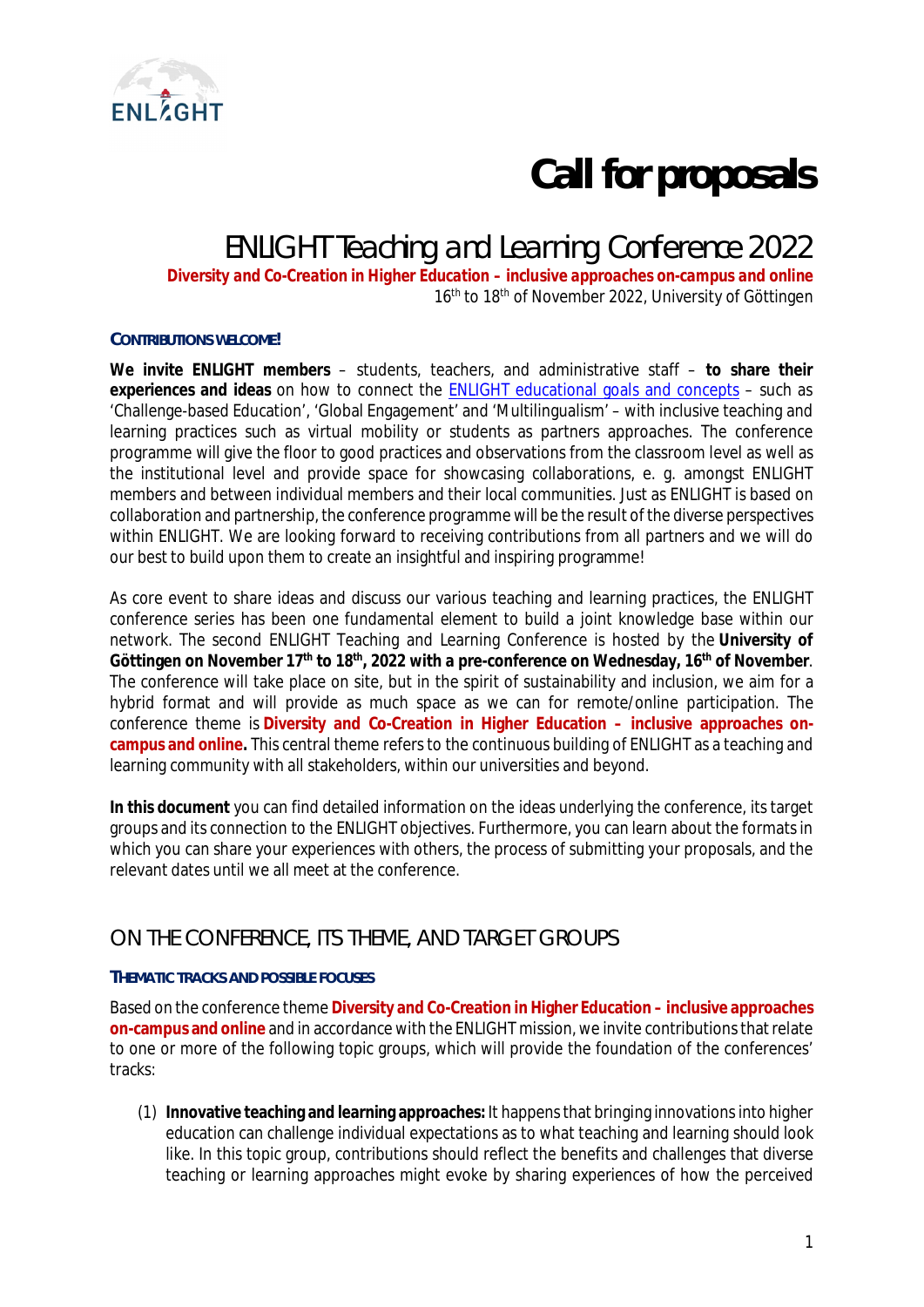

otherness of these approaches can be used to inspire and improve teaching and learning practices.

- (2) **Making best use of diverse perspectives**: Whether in the classroom, in group work, or projects, diverse perspectives can enrich teaching and learning processes. Contributions in this topic group share experiences and observations that introduce how this diversity can be facilitated. Furthermore, they can present different concepts of diversity and how they can be included in the design of educational processes.
- (3) **Establishing partnerships**: Establishing educational partnerships between students and teaching or administrative staff, between a university and the community, or between members of different universities can benefit teaching and learning processes. In this topic group, contributions share ideas on how to overcome possible hierarchies between the partners, introduce good practice examples, or discuss experiences and challenges.
- (4) **Designing inclusive teaching and learning settings**: Online education allows us to overcome some barriers, such as distance and time constraints; yet it can generate new barriers for both teachers and learners. Contributions in this topic group present ways to deal with these barriers and envision strategies to foster inclusivity in online teaching and learning. But not only in online settings can we aim for inclusiveness; there are also ways to foster inclusive learning environments *on campus*, which is why we warmly invite examples related to this as well.

#### **FOCUS ON TEACHING AND LEARNING PRACTICES**

This conference focusses on teaching and learning practices, as well as all supporting processes that are related to this. The main aim of the conference is to:

- **Share, discuss, and celebrate** effective and/or innovative teaching and learning practices experienced and/or realised at the different partner institutions.
- **Co-create** in-network educational programmes, courses, and other related initiatives specific to innovative teaching across ENLIGHT universities.
- **Build collective knowledge** specific to the goals of ENLIGHT (see tracks for the conference)

#### **TARGET GROUPS FOR THE CONFERENCE**

- **Academics:** Teachers, pedagogic leaders, programme coordinators, and researchers, with particular emphasis on those designing educational courses and programmes.
- **Students:** The ENLIGHT conference strives to involve students as presenters, attendees, or both, in order to balance viewpoints between teaching and learning counterparts and stimulate a constructive dialogue.
- **Educational developers**: those responsible for disseminating teaching practices in their own universities will benefit from, and add significant value to, this event and good pedagogic practices.
- **Administrative staff**: for instance, staff from International Offices, IT departments, library personnel, etc.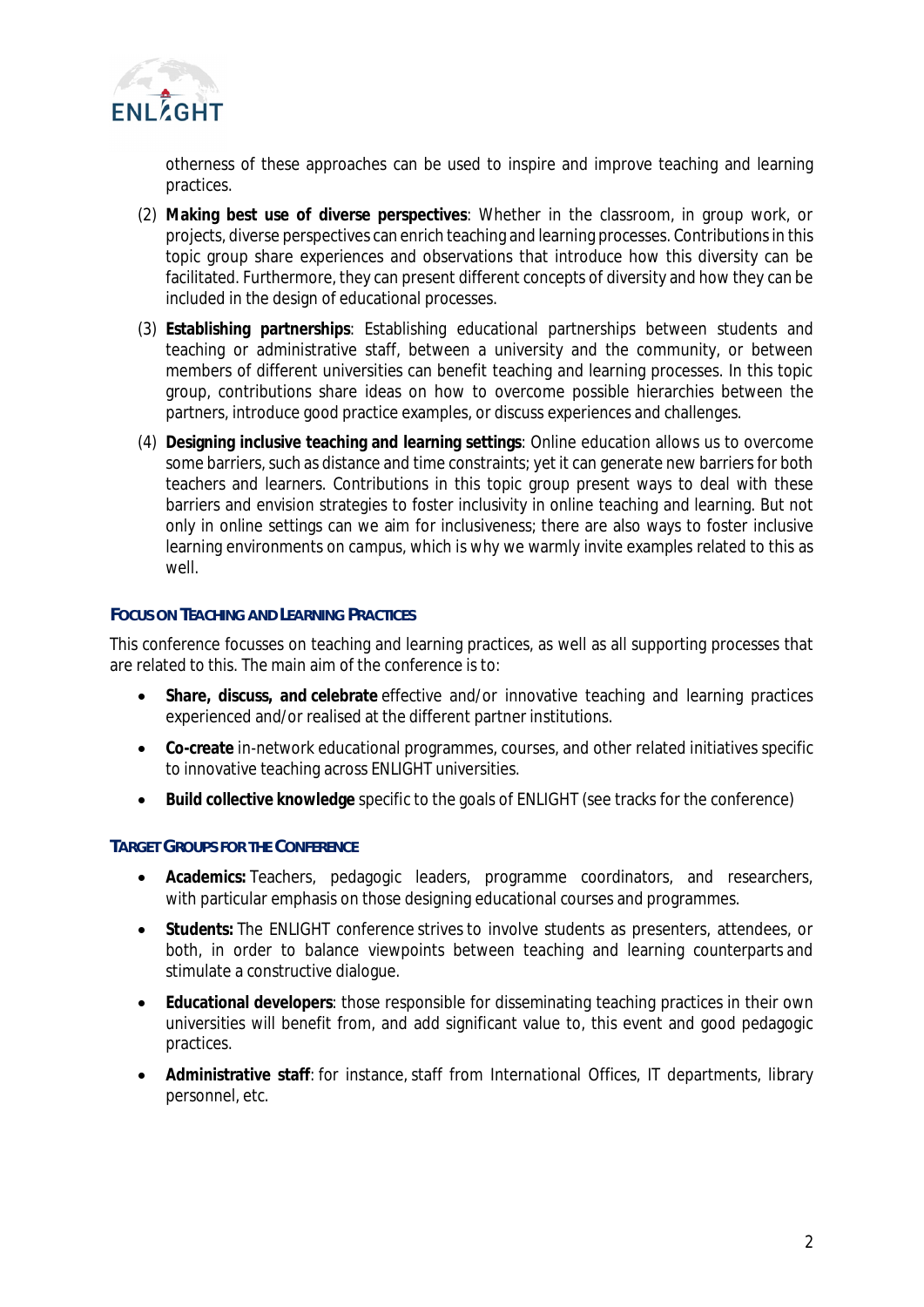

#### **CONNECTION TO THE MISSION AND EDUCATIONAL VISION OF ENLIGHT**

This year's conference theme "**Diversity and Co-Creation in Higher Education – inclusive approaches on-campus and on-line**" offers you the thematic direction for your contribution. [The ENLIGHT mission](https://enlight-eu.org/index.php/university-about-us/about-enlight) [and educational vision](https://enlight-eu.org/index.php/university-about-us/about-enlight) shows you the context in which we organize the conference each year. In other words, we are not a regular, academic teaching and learning conference.

*"ENLIGHT aims to undertake a fundamental transformation of European higher education that empowers learners as globally engaged citizens with state-of-the-art knowledge, skills, and innovation potential to tackle major societal transitions and to promote equitable quality of life and sustainability. ENLIGHT wants to establish the foundations of an open integrated European University System to ensure the free movement of students and staff and sharing of resources. Like a lighthouse guiding sailors to shore, the ENLIGHT alliance will guide students to become lifelong learners and agents-of-change ready to tackle the challenges of tomorrow."*

We are a network of nine universities, experimenting with challenge-based education, with teaching generic competencies and global engagement, with creating flexible learning paths for our students as well as facilitating seamless, inclusive and green mobility. We aim to showcase good practices and inspire our teaching and learning community during our conference.

Be inspired by last year's edition of the conference: [go to the webpage](https://enlight-eu.org/index.php/for-educators/teaching-and-learning-conference/493-review-enlight-teaching-and-learning-conference-2021#revisit).

# FORMATS, CRITERIA & HOW TO SUBMIT PROPOSALS

#### **ONE CONFERENCE AND A VARIETY OF FORMATS**

Related to the objectives of the conference series – share ideas, co-create innovations, and build up a collaborative knowledge base – the sessions at the **teaching and learning conference** seek to engage you in open, international, and interdisciplinary discussions. To enable such a discursive atmosphere, we ask you to select one of the following three interactive formats for your contribution:

- **Interactive workshops** in which you actively engage the participants to work (together) with your ideas and learn from your experiences. Workshops will last 60 minutes and may include short inputs, but they must include more interactive elements in which the participants can collaborate, e.g. working in small groups on a task.
- **Round table discussion sessions**in which you join in a discussion on the session topic together with three to four other contributors. The group of discussants will be organized by the programme committee; you do not have to find other discussants yourself or apply together as team. A round table session will last 60 minutes. After a short introduction by the session facilitator, each contributor starts by sharing a provocative question or statement. After 30 minutes of closed discussion between the contributors, in which they explain their respective perspectives, the audience will be invited to join the discussion.
- **Poster presentation sessions** in which your poster will be presented together with up to ten other posters. Each poster session will last 120 minutes and include three stages: during the first 15 minutes the contributors pitch their posters to the audience by briefly introducing their topic (max. 1 minute per poster). In the next 60 minutes, participants can visit the posters and discuss with the contributors. In the third stage, the contributors themselves have time to visit other posters and discuss with their colleagues and the other participants.
- **Interactive presentation sessions** in which contributors seek to facilitate a lively discussion with the group about a specific topic. Here, contributions should focus on including a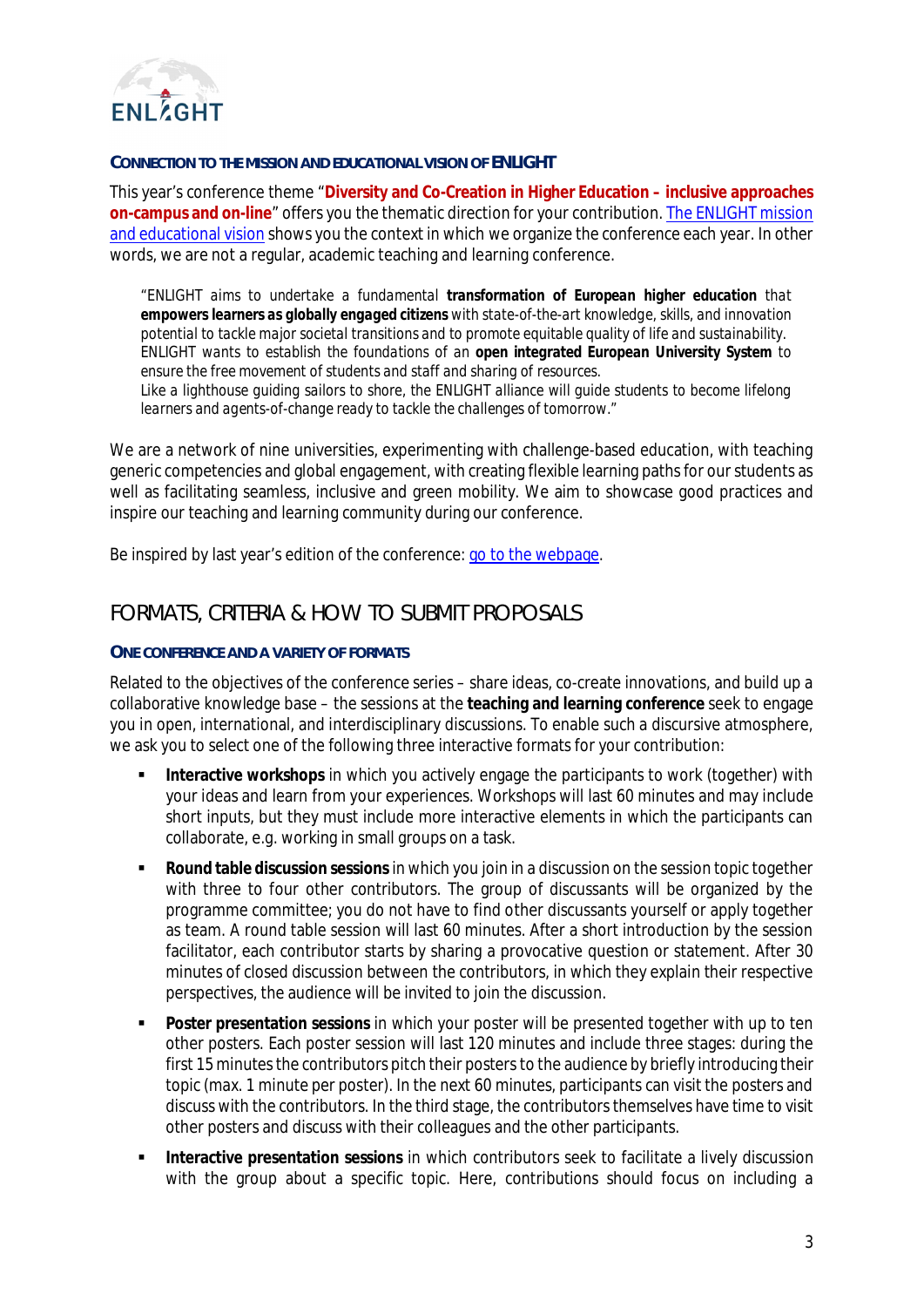

maximum of 10 minutes of input followed by 20 minutes of structured dialogue with the participants. The discussion will be facilitated by a session chair and presenters are invited to prepare guiding questions for it. In the conference, most likely two interactive presentations will be combined as one session of 60 minutes.

Even though each year we are aiming for a fully on-campus conference, there will be the possibility for **online and hybrid sessions**. Please indicate during your submission, if you plan to participate on campus or online and if you would be willing to engage in a hybrid session. Although not all suggested hybrid sessions will be included in the programme, we plan to realise as many as possible.

#### **REVIEW PROCESS CRITERIA**

Regardless of the proposed form of a contribution, it will be assessed on the basis of the following criteria in order to ensure alignment with the conference theme and goals:

- **Relevance of proposed topic:** How does the proposed topic align with the conference theme and selected track; is it relevant for more than one track? What insight or added value does the proposed topic provide to session participants regarding the theme or challenge that it addresses?
- **Session format and planned outcomes:** How does the proposed contribution align with the available session formats and does it include a proposed strategy for delivery? What are the planned outcomes and do these align with the overall conference theme of active participant engagement? Is there a plan for how participants will engage and interact during the session and for the session outcomes, in relation to the indicated track and track form?
- **Student/Learner involvement:** Does the proposed contribution include perspectives of learners? Will learner representatives be involved in the development and/or delivery of the contribution? Since we welcome student participation, extra consideration will be given to submissions that include students in the development and delivery of the session.

The above criteria help to define how proposed contributions align with the conference theme and specific track, as well as with other contributions. The criteria also assist ENLIGHT reviewers in identifying particularly relevant aspects as well as missing information or where some clarification may be required.

The review process is an important step in sharing ideas and providing constructive feedback, and reviewer comments are forwarded to each contributor after the review process. **It is therefore crucial that each submission addresses the three criteria given above**.

#### **SUBMIT YOUR PROPOSAL**

Please submit your contribution via ConfTool <https://www.conftool.net/enlight2022/>by June 20<sup>th</sup> 2022 following these steps:

- 1. Prepare your contribution with a **maximum length of 3.000 characters** (incl. title, references etc.) as a pdf document. The document should contain the following information:
	- a. Title of the contribution
	- b. Name(s) and affiliation(s) of the contributor(s)